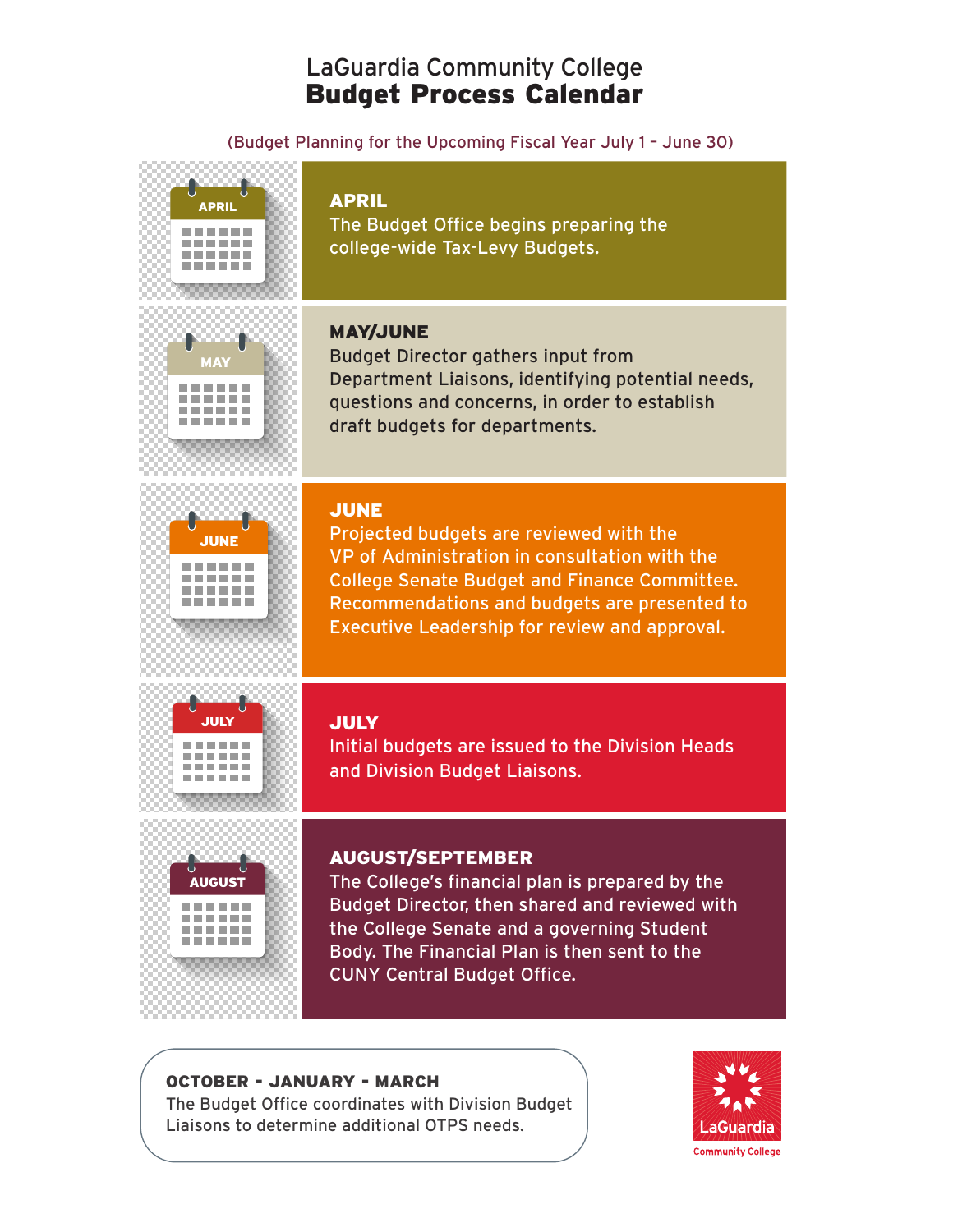

#### **Overall Summary:**

Each April the Budget Office begins preparing the college-wide tax-levy budgets by calculating all Fulltime, Part-time and Other Than Personnel Services projected expenses. Once the expense data is compiled, the Budget Director coordinates with department liaisons to identify potential needs to finalize budget drafts. The potential budget projection is then reviewed with the VP of Administration as well as the College Senate Budget Finance Committee. The Budget Office and the Vice President of Administration make note of the recommendations from the College Senate. The potential budgets and recommendations are then presented to the President and Executive Leadership for review and approval. Once the budgets are final, the Budget Office enters the data into the college's financial systems for tracking and reporting purposes. The Budget Office then sends each Division Head and Division Budget Liaison a summary and detailed line-out of their operating budget.

#### **Full-Time Personnel:**

The Budget Office calculates the Personnel Services (PS) cash needs for each full-time employee. PS cash needs are based on collective bargaining amounts for step-increases, yearly contractual raises, department transfers, divisional transfers, merit increases, longevity, education, and assignment differentials, in addition to any other full-time PS budget cash needs.

#### **Part-time Personnel - Adjuncts (Teaching & Non-teaching):**

The college has both Teaching and Non-Teaching Adjunct categories. The majority of Teaching Adjuncts are expensed in Academic Affairs. Non-Teaching Adjuncts assist in "other" projects, that include but are not limited to advising, and the completion of special projects. Teaching adjunct budgets are calculated based on a 3-year average, while factoring in Full Time Enrollment (FTE) based on an increase or decrease in student head count. Non-Teaching adjunct budgets are also based on a 3-year average while considering the current fiscal year needs.

#### **Part-Time Personnel – Civil Service:**

The college employs part-time workers for various departmental help that include college assistants that perform office duties, and assist students. In addition, temporary services includes other help that include custodial, modeling, IT and other departmental support. Temporary Services budgets are based on a 3-year expense average factoring in current enrollment increases or declines.

#### **Other Than Personnel Services:**

Other Than Personnel Services (OTPS) budgets are held with the Budget Office and distributed on a request, and on an as-needed basis. A line item with a projected budget amount for each division is allocated in the college's "special projects division" for tracking and transparency purposes. At the beginning of the fiscal year, the Budget Office sends out a memo outlining the process to access these funds. The request must be sent to the division head or budget liaison for approval. The item(s) or services must be essential and necessary for the department to function and meet the department or unit's goals.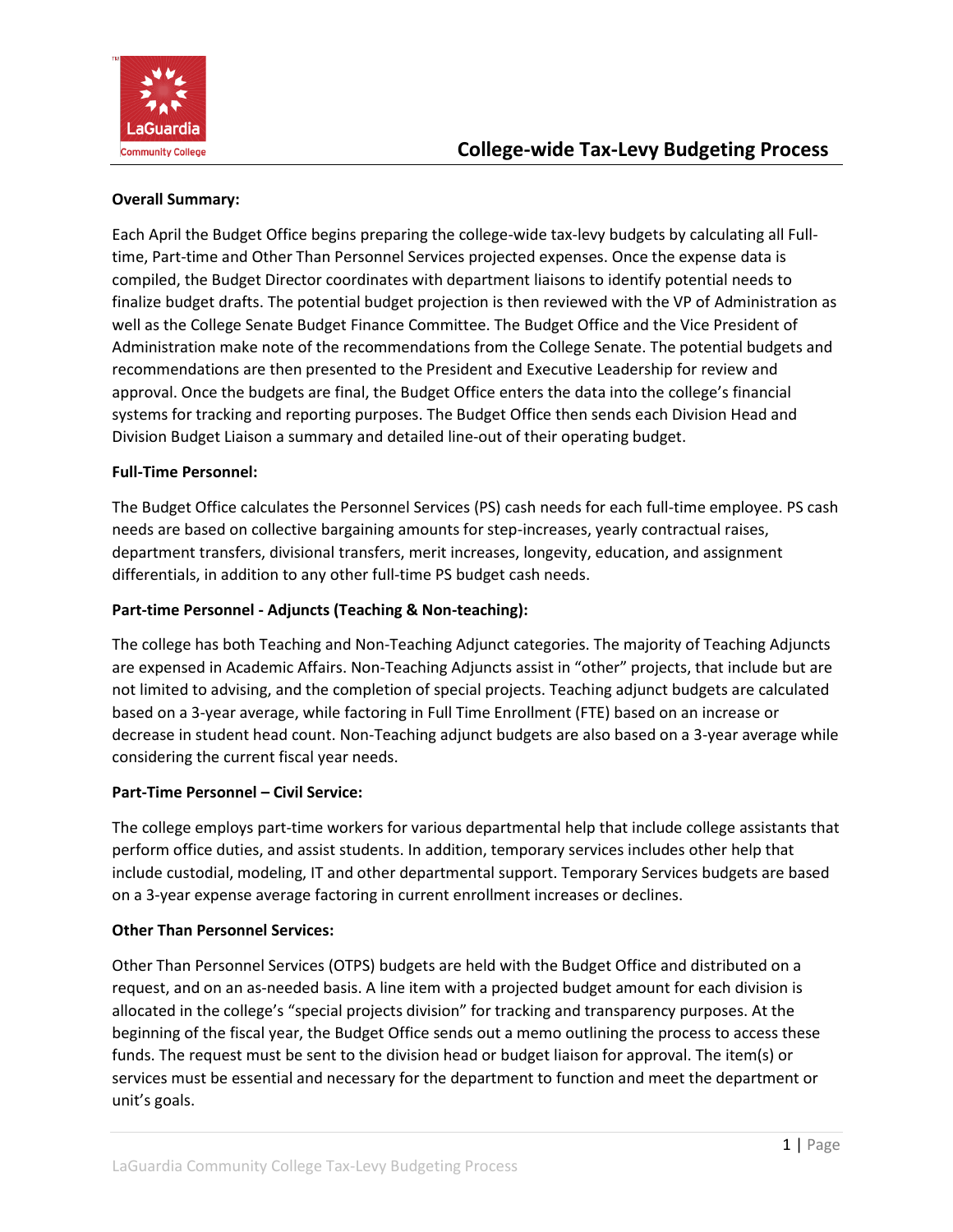The request is then sent to the Budget Office, along with an approval and reason for processing. Once the funds are allocated, the Budget Office informs the requestor the funds are available for use.

Recurring or "fixed" OTPS expenses are estimated based on previous year's activities and added to the department's budgets. Some of these items include copier maintenance, telephone services, maintenance worker contract, and B-building rent.

#### **Self-supporting Operations (ACE & Technology Fee):**

During the preparation of the college's Tax-Levy Budgets, the college Budget Office also prepares, in coordination with the Adult & Continuing Education (ACE) and Information Technology (IT) divisions, the ACE and Student Technology Fee budgets that are based on projected expenses. Both ACE and Student Technology Fee are self-supporting and can only spend to the extent of cash collections. A spreadsheet with projected expenditures are sent to the ACE and Tech fee directors to ensure sufficient budget is provided for operations, and ensuring they can collect sufficient revenue to cover their expenditures. Throughout the year, ACE processes a cash transfer to the Central Office to cover their actuals and projected expenses, in addition to a 17.5% overhead expense. The Student Technology Fee revenue is a fee that is collected as part of the student tuition through the college's Bursar Office. The Budget Office monitors cash transfers and collections, as well as monitors spending. Our goal is to ensure these areas do not over-extend their financial position.

#### **Restricted (Uncontrollable) Tax-Levy Budgets:**

In addition to the controllable, unrestricted tax-levy budget, the budget office prepares budgets with restricted programs and "grant" funding to assist in meeting their programmatic goals. The budget office uses the prior year's budget allocation as a starting point for the new fiscal year until an actual allocation is provided by the University. This allows the programs to begin operations at the beginning of the fiscal year. The budget office contacts the restricted program's area to determine their needs in areas other than the full-time budget. Full-time budgets are determined in the same manner as the unrestricted taxlevy budget. For some programs, the budget director must verify and sign-off on a mid-year and yearend financial report that is submitted to the University Program Director.

#### **Expenses & Revenue (College-wide):**

The Budget Office estimates expenses for the college and projects the initial allocation amount by CUNY based on previous year's activities. Some of these activities can include increases/decreases in State and City funding. In order to maintain State and City funding allocation levels, the college is responsible for meeting a designated revenue target established by CUNY. We then compile both the projected initial allocation, "available resources" and the estimated expenses on the college's Operating Budget to determine the college's surplus or deficit. The Operating Budget is reviewed and discussed with the Vice President of Administration, who then meets with the College Senate for consultation and recommendation. The VP of Administration then meets with the President and Executive Leadership who review, and discuss to ensure budgets are aligned with the college's mission and strategic plan priorities. The Vice President would then instruct the Budget Director to make any budget modifications set forth by the President and Executive Leadership.

After the President's approval, the Budget Office enters all data into the college's financial systems, and prepares the Initial Budget Allocation memos. The memos consist of the division's overall approved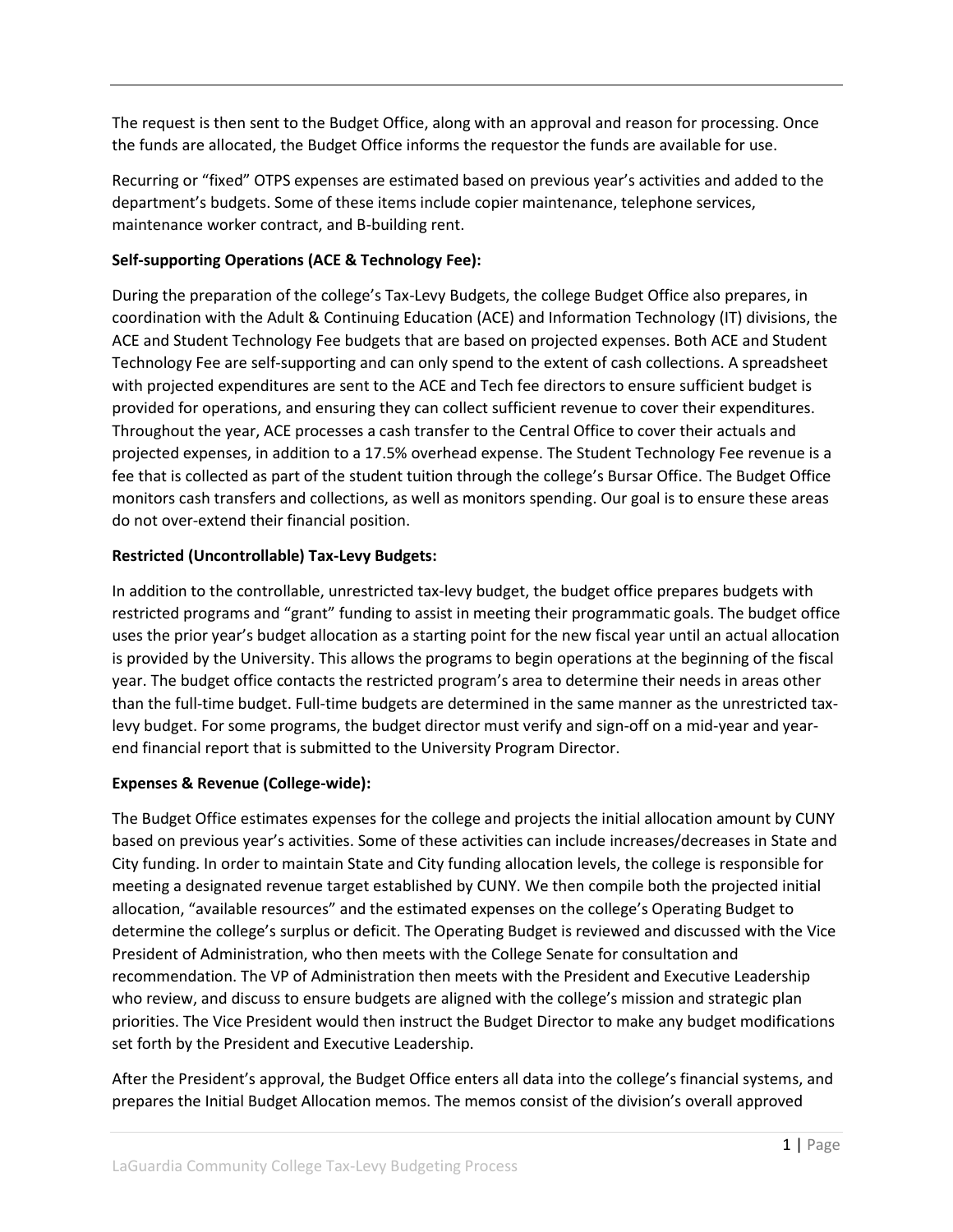budget, and are provided with budgets by category such as PS, OTPS, Temp Services, etc., a summary of how the budgets were determined, in addition to process updates. The memos are emailed to the Division Heads - Vice President, Associate Dean and the Budget Liaison of the respective area during the first week of July to allow divisions to begin their operations.

#### **CUNY Financial Plan:**

During the month of August and September at the request of the University Budget Office (UBO) the college begins preparing a balanced 3-year financial plan that is presented to the University Board of Trustees. The financial plan includes revenue collections, CUTRA reserve, projected annual FTE, additional resources, tax-levy expenditure projections, hiring plan and self-supporting (ACE & Technology Fee) expenditure projections. The Financial Plan is a dynamic tool that helps the Budget Office and college leadership to monitor resources and expenditures and to provide a view on the financial health of the college.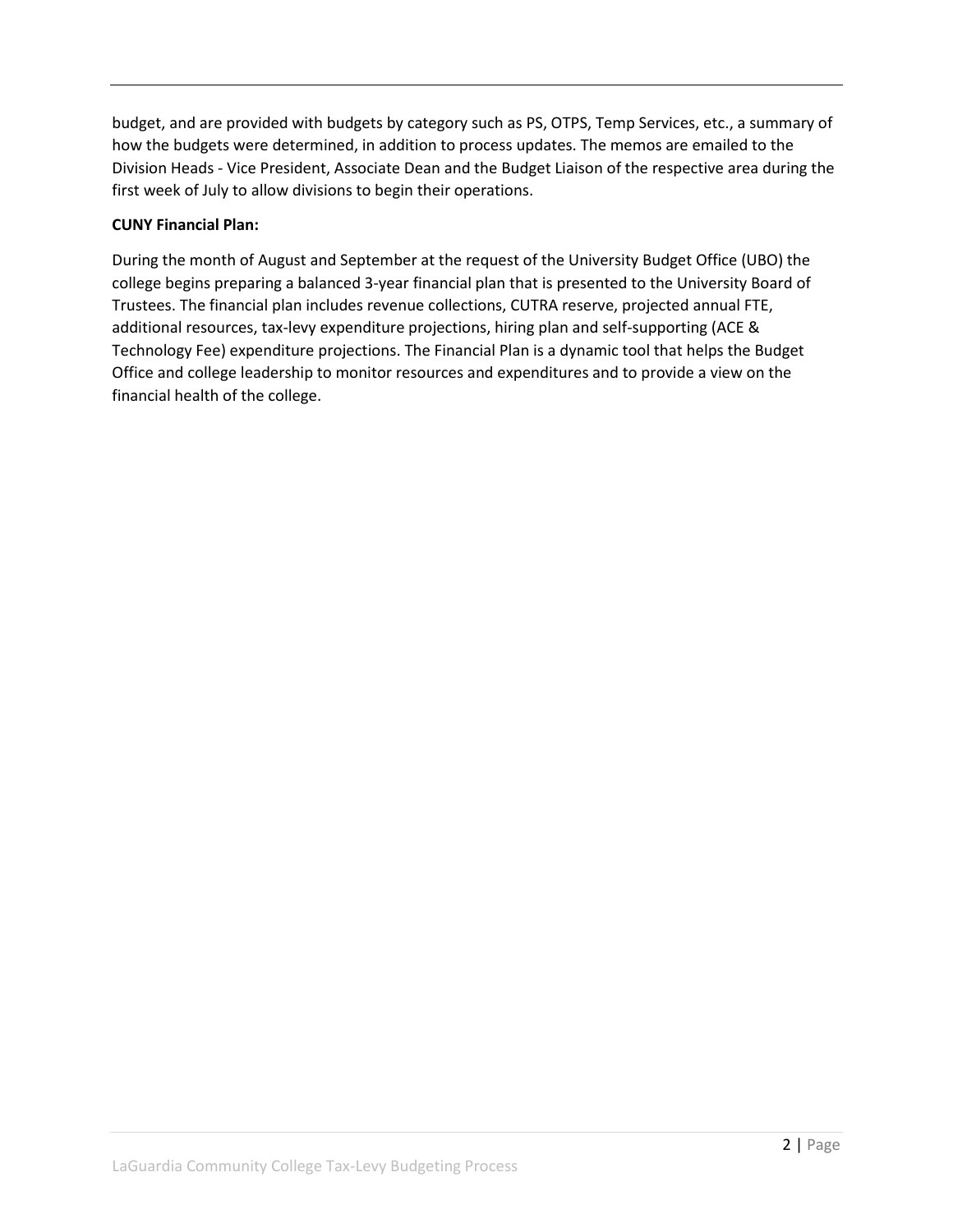# **Glossary:**

**Cash needs** – the amount of budget needed to cover the cost of a full-time employee. Depending on the employee's contractual increment (if PSC) will determine the cash needs. The cash needs does not necessarily equate to an employee's salary amount. Example: If an employee earns an annual salary of \$50,000 a year and starts on January 1, their cash needs for the Fiscal Year would be \$25,000. Since the beginning of the FY starts on July 1 and ends on July 30 they will only earn a half-year salary.

**City University Tuition Reimbursement Account (CUTRA) Reserve** – Excess tuition revenue above the college's revenue target that is added to the college's reserve, up to 4% of the college's operating budget.

**Controllable Unrestricted budget** – pertains to the college's base operating budget that is allocated through the City of New York based on allocations by City and State, and student enrollment.

**Division Budget Liaison** – a designated person by a department head that has access and/or authority over budgets.

**Division Head** – a person that oversees a division or sub-division. A Division Head includes Vice Presidents, and Associate Deans. The Department Head mainly includes any person on the Executive Compensation Plan (ECP) and must be at the top on the organizational chart of the division.

**Fiscal Year (FY)** – the fiscal year begins on July 1 and ends on July 30 of each year.

**FTE (Full-Time-Enrollment)** – A standardized measure of enrollment equal to a full-tie load of credits and hours. Undergraduate FTEs are calculated as the sum of credits associated with course enrollment divided by 15.

**Line-out** – an itemization of expenses.

**Operating Budget** – The projected revenue, budget and expenditures for a fiscal year.

**Other Than Personnel Services (OTPS)** – any expense not related ("Other Than") to payroll such as building maintenance, office supplies, furniture, catering, subscriptions, travel, etc.

**Personnel Services (PS)** – any expense related to payroll, including full-time and part-time salaries, overtime, differentials, etc.

**Restricted budget** – budgets that pertain to additional funding provided to the college for a specified purpose. Restricted budgets include program funding that include ASAP, College Now, College Discovery, etc. Restricted budgets are earmarked funding that must be used for the sole purpose as indicated by the program or other funding proposal.

**Revenue Target** – the amount of money the college must collect in order to maintain State and City funding levels. The revenue target is made up of Financial Aid Payments, Student Tuition Payments, etc.

**Self-funded** – applies to Student Technology Fee & Adult and Continuing Education (non-credit courses). Both Student Technology Fee and Adult & Continuing Education are revenue driven. Unlike tax-levy there is no State or City support.

**Tax-Levy** – includes State and City funding and student tuition payments.